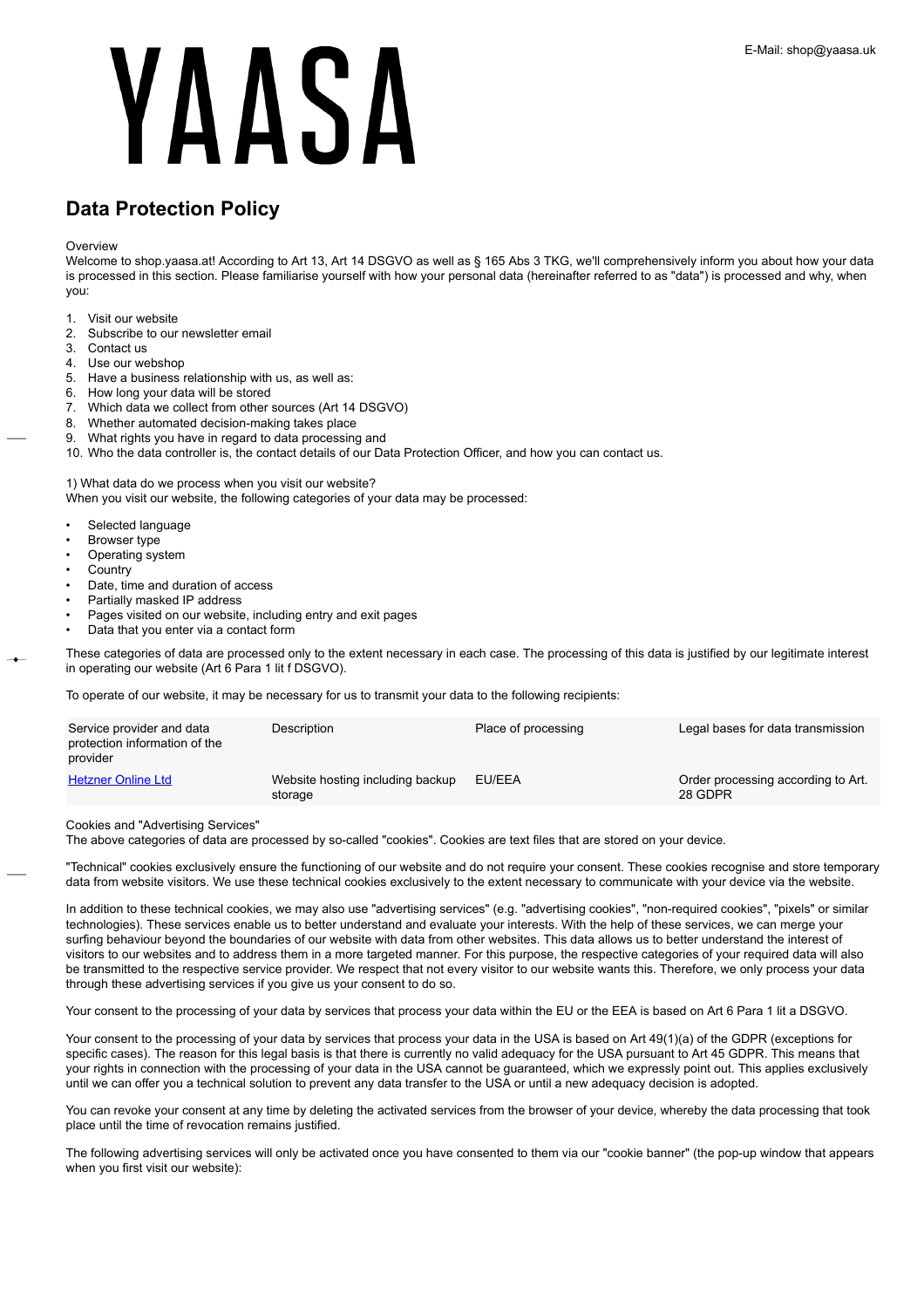| Service            | Description                                                                                                                                                                                                                                                                                    | Duration of storage | Place of processing | Legal Basis for Data<br>Transfer                                                                                                                                                   | Service provider<br>and data protection<br>information of the<br>provider |
|--------------------|------------------------------------------------------------------------------------------------------------------------------------------------------------------------------------------------------------------------------------------------------------------------------------------------|---------------------|---------------------|------------------------------------------------------------------------------------------------------------------------------------------------------------------------------------|---------------------------------------------------------------------------|
| Google Tag Manager | Integration of Google<br>Tag Manager for easy<br>reloading of services<br>(The provider can<br>use the data collected<br>to contextualise and<br>personalise the ads<br>of its own advertising<br>network, especially if<br>you are logged into an<br>existing account of the<br>service)      | 24 Months           | EU/EEA, US          | Order processing<br>in accordance with<br>Art. 28 GDPR under<br>conclusion of the<br>final standard data<br>protection clauses in<br>accordance with Art. 46<br>Para. 3 lit a GDPR | <b>Google LLC</b>                                                         |
| Google Analytics   | Analysis and<br>statistical evaluation<br>of the website (The<br>provider may use<br>the data collected<br>to contextualise and<br>personalise the ads<br>of its own advertising<br>network, especially if<br>you are logged into an<br>existing account of the<br>service)                    | 24 Months           | EU/EEA, US          | Order processing<br>in accordance with<br>Art. 28 GDPR under<br>conclusion of the<br>final standard data<br>protection clauses in<br>accordance with Art. 46<br>Para, 3 lit a GDPR | <b>Google LLC</b>                                                         |
| Google Ads         | Targeted display of<br>online advertising<br>(The provider may<br>use the data collected<br>to contextualise and<br>personalise the ads<br>of its own advertising<br>network, especially if<br>you are logged into an<br>existing account of the<br>service)                                   | 3 months            | EU/EEA, US          | Order processing<br>in accordance with<br>Art. 28 GDPR under<br>conclusion of the<br>final standard data<br>protection clauses in<br>accordance with Art. 46<br>Para. 3 lit a GDPR | <b>Google LLC</b>                                                         |
| Google Optimize    | Optimisation of our<br>online offers and<br>website presentation<br>(The provider can<br>use the data collected<br>to contextualise and<br>personalise the ads<br>of its own advertising<br>network, especially if<br>you are logged into an<br>existing account of the<br>service)            | 18 months           | EU/EEA, US          | Order processing<br>in accordance with<br>Art. 28 GDPR under<br>conclusion of the<br>final standard data<br>protection clauses in<br>accordance with Art. 46<br>Para. 3 lit a GDPR | Google LLC                                                                |
| Facebook pixels    | Measuring the success 3 months<br>and optimisation of<br>online advertising<br>(The provider may<br>use the data collected<br>to contextualise and<br>personalise the ads<br>of its own advertising<br>network, especially if<br>you are logged into an<br>existing account of the<br>service) |                     | EU/EEA, US          | Order processing<br>in accordance with<br>Art. 28 GDPR under<br>conclusion of the<br>final standard data<br>protection clauses in<br>accordance with Art. 46<br>Para. 3 lit a GDPR | MetaPlatforms, Inc.                                                       |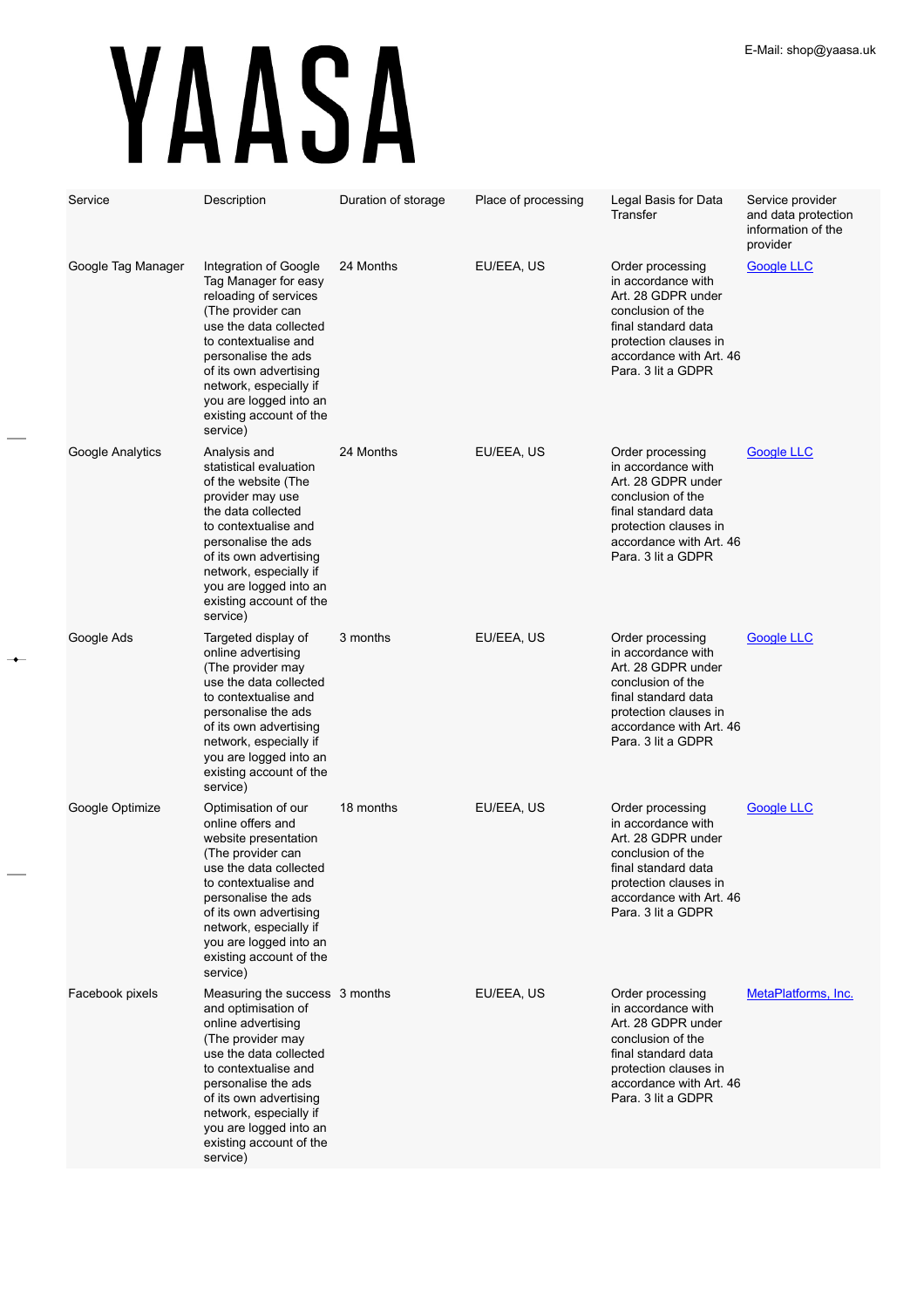$\rightarrow$ 

| <b>TikTok pixels</b>         | Measuring the success 13 months<br>and optimisation of<br>online advertising<br>(The provider may<br>use the data collected<br>to contextualise and<br>personalise the ads<br>of its own advertising<br>network, especially if<br>you are logged into an<br>existing account of the<br>service) |           | EU/EEA, China, US | Order processing<br>in accordance with<br>Art. 28 GDPR under<br>conclusion of the<br>final standard data<br>protection clauses in<br>accordance with Art. 46<br>Para. 3 lit a GDPR | <b>TikTok Technology</b><br>Limited |
|------------------------------|-------------------------------------------------------------------------------------------------------------------------------------------------------------------------------------------------------------------------------------------------------------------------------------------------|-----------|-------------------|------------------------------------------------------------------------------------------------------------------------------------------------------------------------------------|-------------------------------------|
| <b>Microsoft Advertising</b> | Targeted display of<br>online advertising<br>(The provider may<br>use the data collected<br>to contextualise and<br>personalise the ads<br>of its own advertising<br>network, especially if<br>you are logged into an<br>existing account of the<br>service)                                    | 13 months | EU/EEA, US        | Order processing<br>in accordance with<br>Art. 28 GDPR under<br>conclusion of the<br>final standard data<br>protection clauses in<br>accordance with Art. 46<br>Para. 3 lit a GDPR | <b>Microsoft Corporation</b>        |
| Criteo                       | Creation of<br>personalised<br>advertising offers                                                                                                                                                                                                                                               | 13 months | EU/EEA            | Order processing<br>according to Art. 28<br><b>GDPR</b>                                                                                                                            | <b>Criteo SA</b>                    |
| <b>AWIN</b>                  | Targeted display of<br>online advertising                                                                                                                                                                                                                                                       | 30 days   | EU/EEA            | Joint responsibility<br>according to Art 26<br><b>GDPR</b>                                                                                                                         | <b>AWIN AG</b>                      |
| <b>RTB House</b>             | Creation of<br>personalised<br>advertising offers                                                                                                                                                                                                                                               | 12 months | EU/EEA            | Order processing<br>according to Art. 28<br><b>GDPR</b>                                                                                                                            | <b>RTB House SA</b>                 |
| Hotjar                       | Optimisation of our<br>online offers and<br>website presentation                                                                                                                                                                                                                                | 12 months | EU/EEA            | Order processing<br>according to Art. 28<br><b>GDPR</b>                                                                                                                            | Hotjar Ltd.                         |
| <b>Commerce Connector</b>    | Optimisation of our<br>online offers                                                                                                                                                                                                                                                            | 14 days   | EU/EEA            | Order processing<br>according to Art. 28<br><b>GDPR</b>                                                                                                                            | <b>Commerce Connector</b><br>GmbH   |
| Hubspot                      | Optimisation of our<br>online offers                                                                                                                                                                                                                                                            | 6 months  | EU/EEA, US        | Order processing<br>in accordance with<br>Art. 28 GDPR under<br>conclusion of the<br>final standard data<br>protection clauses in<br>accordance with Art. 46<br>Para, 3 lit a GDPR | HubSpot, Inc.                       |
| Omniconvert                  | Optimisation of our<br>online offers and<br>website presentation                                                                                                                                                                                                                                | 6 months  | EU/EEA            | Order processing<br>according to Art. 28<br><b>GDPR</b>                                                                                                                            | <b>Omniconvert SRL</b>              |
| Vimeo                        | Playing Vimeo video<br>services                                                                                                                                                                                                                                                                 | 24 Months | <b>USA</b>        | Order processing<br>in accordance with<br>Art. 28 GDPR under<br>conclusion of the<br>final standard data<br>protection clauses in<br>accordance with Art. 46<br>Para. 3 lit a GDPR | <b>Vimeo LLC</b>                    |
| SendinBlue                   | Analysis and statistical 24 Months<br>evaluation of the<br>website                                                                                                                                                                                                                              |           | EU/EEA            | Order processing<br>according to Art. 28<br><b>GDPR</b>                                                                                                                            | <b>SendinBlue GmbH</b>              |
| Flashtalking                 | Targeted display of<br>online advertising                                                                                                                                                                                                                                                       | 60 months | EU/EEA            | Order processing<br>according to Art. 28<br><b>GDPR</b>                                                                                                                            | <b>Simplicity Marketing Ltd</b>     |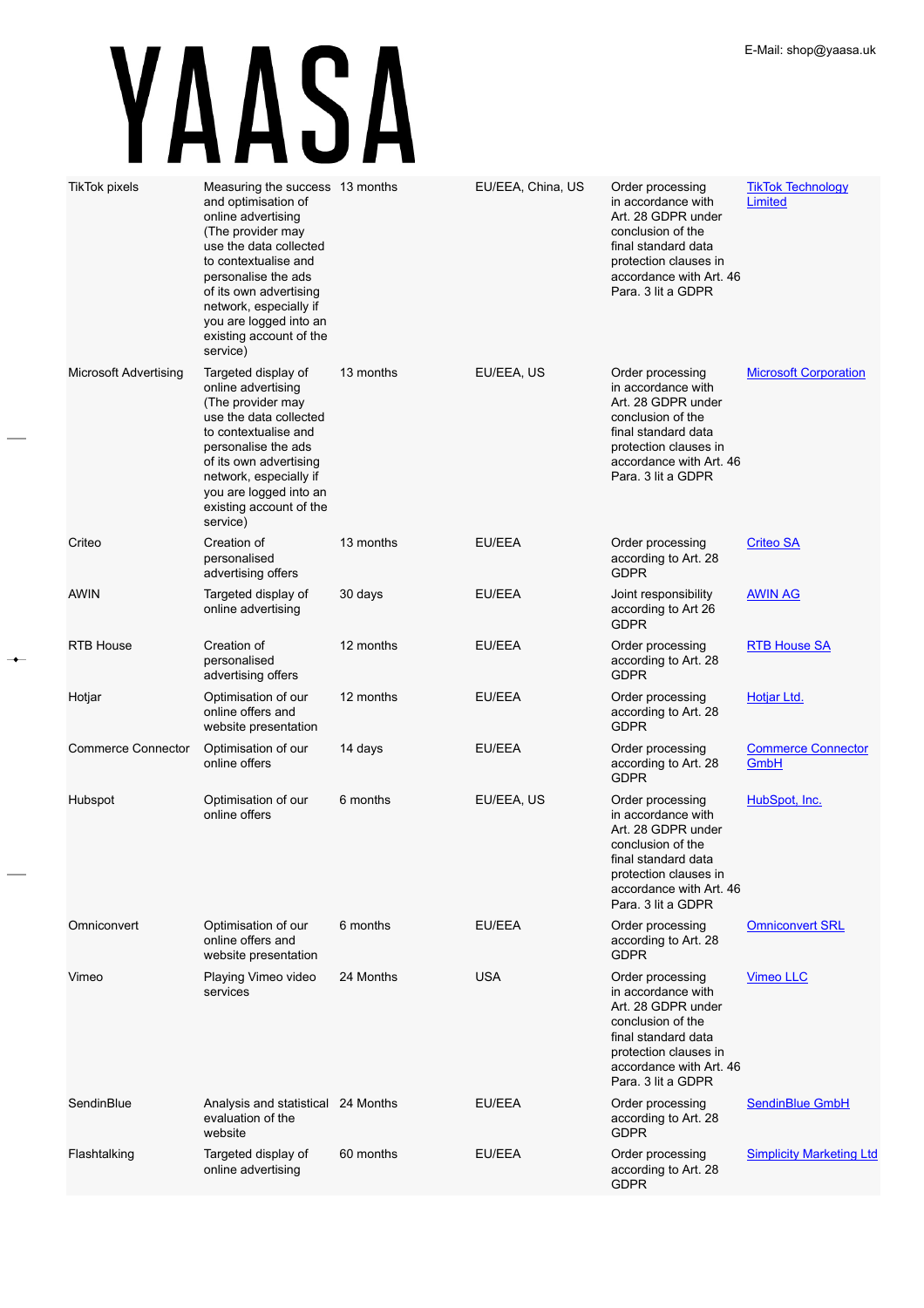| twiago   | Optimising our online<br>offer              | 30 days   | EU/EEA      | Order processing<br>according to Art. 28<br><b>GDPR</b> | twiago GmbH                            |
|----------|---------------------------------------------|-----------|-------------|---------------------------------------------------------|----------------------------------------|
|          |                                             |           |             |                                                         |                                        |
| Outbrain | Optimising our<br>advertising campaigns     | 3 months  | EU/EWR, USA | Order processing<br>according to Art. 28<br><b>GDPR</b> | Outbrain Inc.                          |
|          |                                             |           |             |                                                         |                                        |
| AdUp     | Establishing personal<br>advertising offers | 12 months | EU/EWR      | Order processing<br>according to Art. 28<br><b>GDPR</b> | <b>Axel Springer Teaser</b><br>Ad GmbH |

2) What data do we process when you sign up for our email newsletter?

The following categories of data may be processed (in addition to the data processed during your visit to our website) when you subscribe to our newsletters over e-mail:

• E-mail address

The processing of this data is based on your voluntary consent (Art 6 Para 1 lit a DSGVO). You can revoke this consent at any time by unsubscribing via the link provided in each newsletter or via your existing customer account, whereby the data processed up to the time of revocation remains justified. You are not obliged to provide this data, but we cannot provide you with a newsletter subscription without it.

In order to send our e-mail newsletters, it may be necessary for us to transmit your data to the following recipients:

| Service provider and data<br>protection information of the<br>provider | Description                   | Place of processing | Legal bases for data transmission             |
|------------------------------------------------------------------------|-------------------------------|---------------------|-----------------------------------------------|
| <b>AWS EMEA SARL</b>                                                   | Sending the e-mail newsletter | EU/EEA              | Order processing according to Art.<br>28 GDPR |
| SendinBlue GmbH                                                        | Sending the e-mail newsletter | EU/EEA              | Order processing according to Art.<br>28 GDPR |

3) What data do we process when you contact us?

When you contact us, the following categories of your data may be processed (in addition to the data processed during your visit to our website):

- Contact details
- E-mail address
- Telephone number
- Any order data
- Correspondence data, including any data you provide to us during communication

We process this data for the following purposes:

• Handling customer enquiries, customer care and other customer support services via e-mail, chat or telephone.

These categories of data are processed to the extent necessary for each case. The processing of this data is justified by our overriding legitimate interest in efficient and satisfactory communication (Art 6 Para 1 lit f DSGVO).

For this purpose, it may be necessary for us to transmit your data to the following recipients:

| Service provider and data<br>protection information of the<br>provider | Description                                                                      | Place of processing                                                         | Legal bases for data transmission                                                                                                                                         |
|------------------------------------------------------------------------|----------------------------------------------------------------------------------|-----------------------------------------------------------------------------|---------------------------------------------------------------------------------------------------------------------------------------------------------------------------|
| <b>Freshworks GmbH Germany</b>                                         | Customer inquiries and customer<br>care services via email, chat or<br>telephone | EU/EEA, occasionally USA if<br>you contact us via social media<br>platforms | Order processing in accordance<br>with Art. 28 GDPR under conclusion<br>of the final standard data protection<br>clauses in accordance with Art. 46<br>Para, 3 lit a GDPR |

4) What data do we process when you use our webshop?

When you use our webshop, the following categories of your data may be processed (in addition to the data processed during your visit to our website):

- Contact details
- Billing and shipping address
- E-mail address
- Telephone number
- Order and delivery data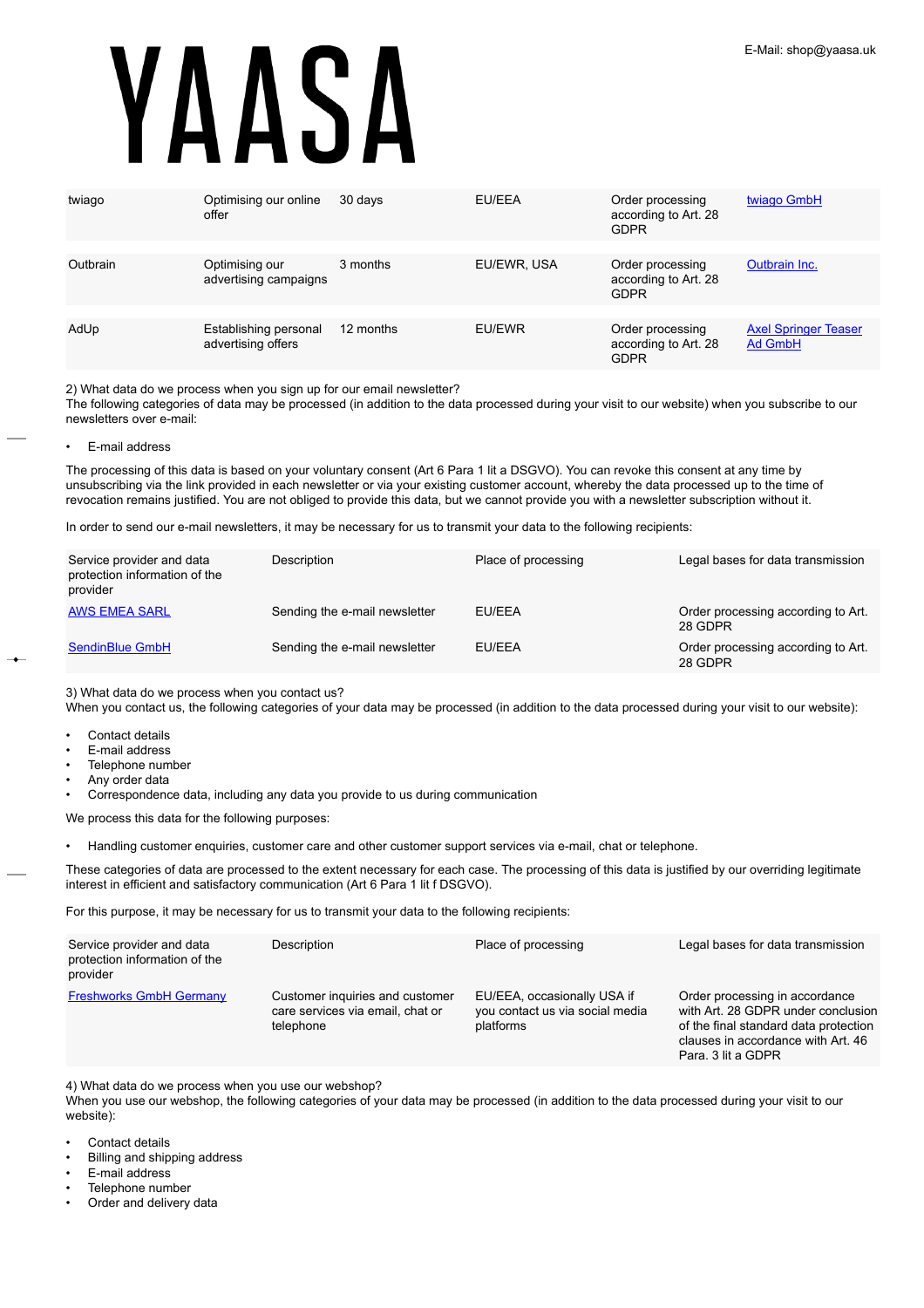# **ASI** • Account and payment data

- Data that you enter via a contact form
- Correspondence data, including all data you provide in connection with your order
- Date of birth (in the case of legally required proof of age)

We process this data for the following purposes:

- Processing the entire contractual relationship with you
- Transfer of orders to payment service providers
- Commissioning shipping or forwarding services, including drop-shipping
- Communication for processing orders
- Legally required storage as defined by the § 132 BAO (Federal Fiscal Code)
- Legally permitted direct advertising (e.g.: per mail, e-mail, satisfaction surveys, congratulatory letters, statistical evaluations); We would like to expressly inform you that you can object to the processing of your data for the purpose of direct advertising
- Prevention and clarification of cases of fraud or attempted fraud
- Assertion and defence of legal claims

Processing these categories of data occurs to the extent necessary in each case and is required for the fulfilment of the contract (Art 6 para 1 lit b DSGVO) or is justified by our overriding legitimate interest in smoothly running our business (Art 6 para 1 lit f DSGVO).

It may be necessary for us to transmit your data to the following recipients as required for the use in our webshop:

| Service provider and data<br>protection information of the<br>provider                                                                   | Description                                                                                                               | Place of processing                                               | Legal bases for data processing<br>and data transmission                                                                                                            |
|------------------------------------------------------------------------------------------------------------------------------------------|---------------------------------------------------------------------------------------------------------------------------|-------------------------------------------------------------------|---------------------------------------------------------------------------------------------------------------------------------------------------------------------|
| Logistics service provider<br>(Data protection information<br>according to the website of the<br>selected provider)                      | Transportation of orders                                                                                                  | Usually EU/EEA - but also third<br>countries in exceptional cases | Fulfilment of contract (Art 6 Para<br>1 lit b GDPR). If the recipient is<br>in a third country without a valid<br>adequacy decision - Art 49 Para 1<br>b and e GDPR |
| Drop-shipping/Drop-shipping<br>Service Provider<br>(Data protection information<br>according to the website of the<br>selected provider) | Execution of orders for products<br>that are not in stock and transfer<br>to logistics service providers for<br>transport | Usually EU/EEA - but also third<br>countries in exceptional cases | Fulfilment of contract (Art 6 Para<br>1 lit b GDPR). If the recipient is<br>in a third country without a valid<br>adequacy decision - Art 49 Para 1<br>b and e GDPR |
| <b>AWS EMEA SARL</b>                                                                                                                     | Sending automated emails                                                                                                  | EU/EEA                                                            | Overriding legitimate interests (Art 6<br>Para 1 lit f GDPR), order processing<br>in accordance with Art 28 GDPR                                                    |
| <b>Adven NV</b>                                                                                                                          | Payment Service Provider:<br>Processing of online transactions                                                            | EU/EEA                                                            | Overriding legitimate interests (Art 6)<br>Para 1 lit f GDPR)                                                                                                       |
| Klarna Bank AB (publ)                                                                                                                    | Payment Service Provider:<br>Processing of online transactions                                                            | EU/EEA                                                            | Overriding legitimate interests (Art 6<br>Para 1 lit f GDPR)                                                                                                        |
| <b>SIX Payment Services Ltd</b>                                                                                                          | Payment Service Provider:<br>Processing of online transactions<br>for customers from Switzerland                          | Switzerland                                                       | Overriding legitimate interests (Art<br>6 Para 1 lit f GDPR) Switzerland:<br>valid adequacy decision in<br>accordance with Art 45 GDPR                              |
| <b>Amazon Payments Europe sca</b>                                                                                                        | Payment Service Provider:<br>Processing of online transactions                                                            | EU/EEA                                                            | Overriding legitimate interests (Art 6)<br>Para 1 lit f GDPR)                                                                                                       |
| PayPal (Europe) S.à rl et Cie, SCA                                                                                                       | Payment Service Provider:<br>Processing of online transactions                                                            | EU/EEA                                                            | Overriding legitimate interests (Art 6<br>Para 1 lit f GDPR)                                                                                                        |
| <b>Current iDEAL BV</b>                                                                                                                  | Payment Service Provider:<br>Processing of online transactions<br>for customers from the Netherlands                      | EU/EEA                                                            | Overriding legitimate interests (Art 6<br>Para 1 lit f GDPR)                                                                                                        |

# Customer Account

You have the option of registering for a customer account. If you do so, the following categories of your data may also be processed:

- Order history and wish lists
- Product data (ratings, testimonials, questions and answers about products)
- Assigned customer number
- Customer segmentation

We process this data for the following purposes:

• Storage of your information in your customer account, including the publication of your ratings, reviews, questions and answers about products, insofar as you do this independently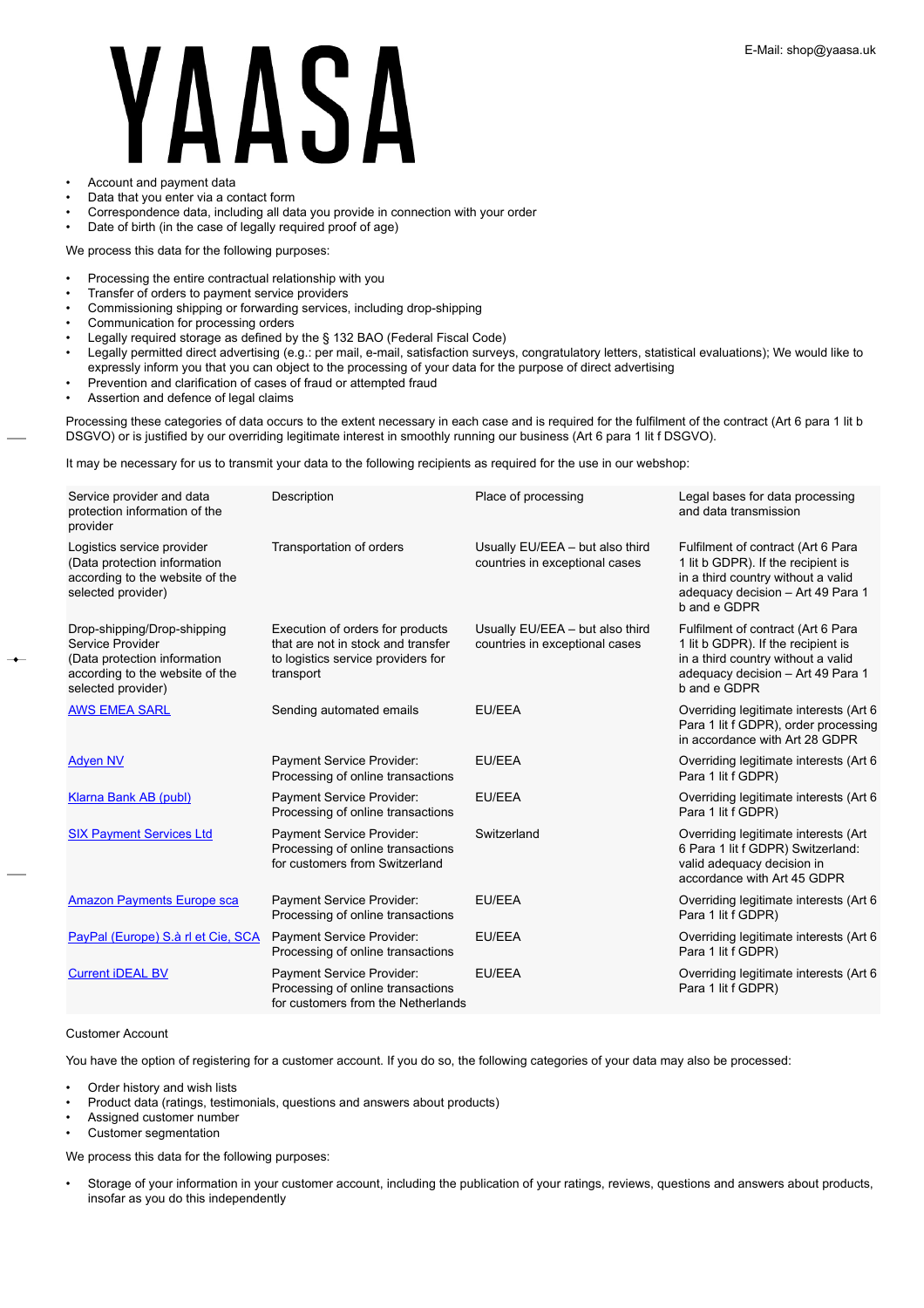# Customer segmentation carried out to offer benefits.

This data is processed based on your voluntary consent (Art 6 para 1 lit a DSGVO). You can revoke this consent at any time, whereby the data processed up to the time of revocation remains justified. You are not obliged to register for a customer account, but we cannot provide you with the additional services mentioned above without a customer account.

## 5) Which data do we process if you have a business relationship with us?

In the course of our business relationship with partners or suppliers, we process the following categories of your data:

- Company data
- Contact details
- E-mail address
- Telephone number
- Business data, order, delivery and invoice data

• Correspondence data, including all data that you provide to us in connection with our business relationship.

We process this data for the following purposes:

- The initiation, maintenance and processing of our entire business relationship with you (e.g. pre-contractual obligations, invoicing of services, dispatch of documents, communication for processing the contract).
- Legally required storage as defined by the § 132 BAO (Federal Fiscal Code)
- Internal administration and management of our business relationship to the extent required (e.g.: Processing your business case, forwarding business cases to various departments, filing, archiving purposes, correspondence with you).
- Assertion and defence of legal claims

These categories of data are processed to the extent necessary in each case. If you do not provide us with this data, we will unfortunately not be able to process your business transaction.

Processing this data is necessary for the contractual fulfilment of our business relationship (Art 6 Para 1 lit b DSGVO), necessary for the fulfilment of our legal obligations in connection with retention periods (Art 6 para 1 lit c DSGVO) or justified by our overriding legitimate interest smoothly running our business (Art 6 Para 1 lit f DSGVO).

## 6) How long will your data be stored?

We only store your data for as long as is necessary for the purposes for which we collected your data. In this context, statutory retention obligations must be taken into account (for example, for reasons of tax law, contracts, order data or other documents from a contractual relationship must generally be retained for a period of seven years (§ 132 BAO)). In justified individual cases, such as for the assertion and defence of legal claims, we may also store your data for up to 30 years after the termination of the business relationship.

We store the data that we process in the context of contacting you for up to three years from the time you last contacted us.

## 7) Collection of data from other sources (Art 14 GDPR)

Data is only collected from other sources if you wish to enter into a business relationship with us as a partner or supplier in accordance with point 5. For this purpose, it may be necessary to carry out research on the business partner. This will only be done to the extent required. In this context, data may be retrieved and processed from the following sources:

| Source          | Public? | Affected Data            | Purpose/Justification         |
|-----------------|---------|--------------------------|-------------------------------|
| Company website | Yes     | Contact/structure data   | Contact for business purposes |
| Contractor      | No      | Name, address, phone no. | Contract fulfilment, delivery |

8) Does automated decision-making or profiling take place (Art 13 (2) (f) of the GDPR)?

No automated decision-making takes place on our website. However, over the order process, it is possible that the respective payment service provider uses profiling for fraud detection.

## 9) What rights do you have in regard to data processing?

We would like to inform you that, provided that the legal requirements are met, you have the right to:

- request information about what personal data we're processing (see Art 15 DSGVO for more details)
- demand the correction or completion of incorrect or incomplete data concerning you (see Art 16 DSGVO for more details)
- delete your data (see Art 17 DSGVO for more details), insofar as this does not conflict with any retention obligations
- restrict the processing of your data (see Art. 18 DSGVO for more details)
- data portability receipt of the data you have provided in a structured, common and machine-readable format (see Art. 20 of the GDPR).
- object to the processing of your data based on Article 6(1)(e) or (f) of the GDPR (see Art 21 of the GDPR). This applies particularly to the processing of your data for advertising purposes.

If we process your data on the basis of your consent, you have the right to revoke this consent at any time. This will not affect the lawfulness of the data processed up to that point (Art 7 (3) DSGVO).

If, contrary to expectations, your right to lawful processing of your data is violated, please contact us. We will endeavour to deal with your request promptly, at the latest within the statutory period of one month. You also always have the right to lodge a complaint with the supervisory authority responsible for data protection matters.

10) Who is responsible for data protection and how can you contact us?